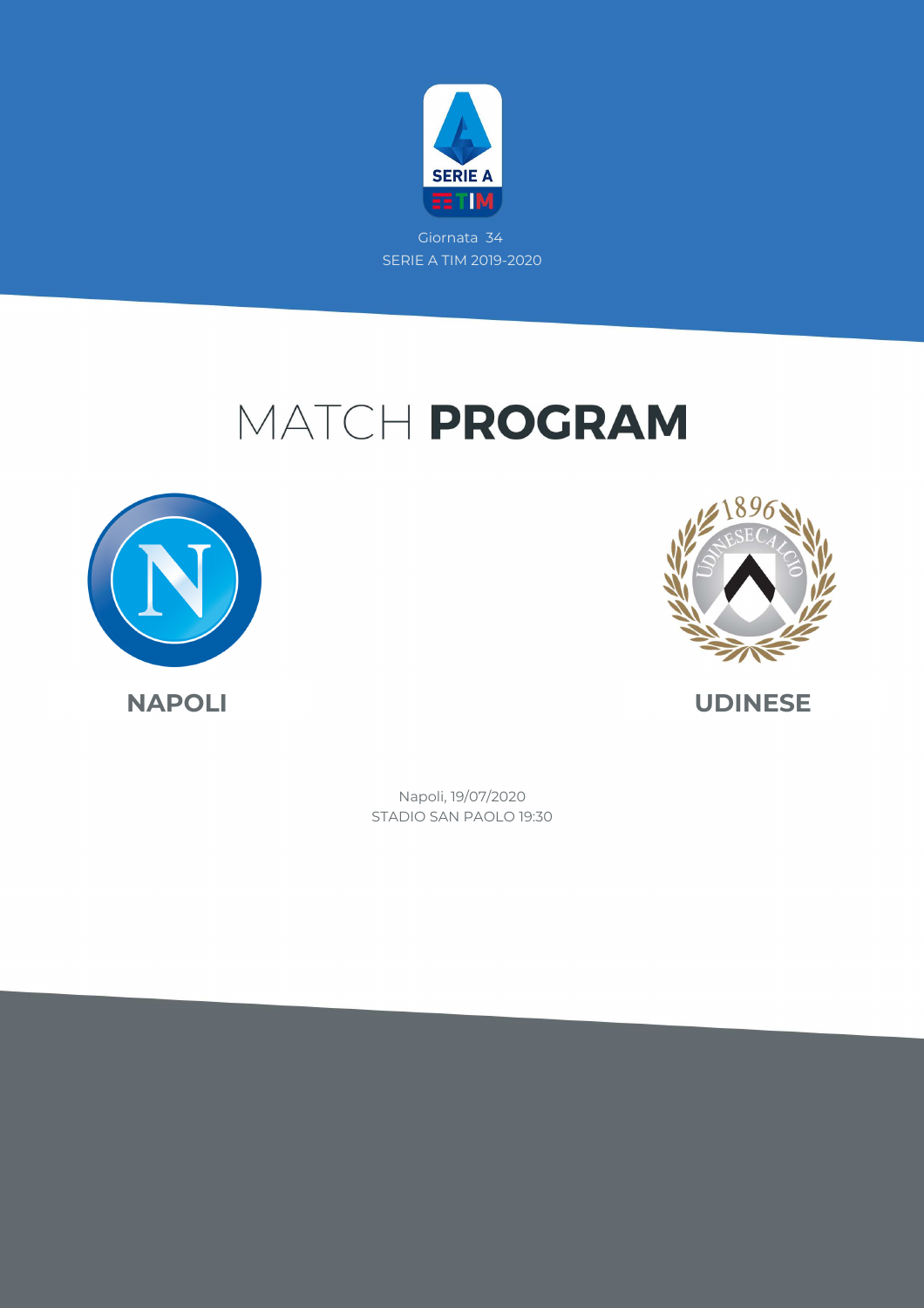

# MATCH PROGRAM



### **NAPOLI vs UDINESE**

STADIO SAN PAOLO 19:30 Napoli, 19/07/2020



## **RISULTATI STAGIONALI**

| <b>TOTALI</b>         | PTI | <b>GIOC</b> | <b>VINTE</b> | <b>NULLE</b> | <b>PERSE</b> | <b>GF</b> | <b>GS</b> | <b>DIFF.RETI</b>            |
|-----------------------|-----|-------------|--------------|--------------|--------------|-----------|-----------|-----------------------------|
| <b>NAPOLI</b>         | 53  | 33          | 15           | 8            | 10           | 53        | 44        | $+9$                        |
| <b>UDINESE</b>        | 36  | 33          | 9            | 9            | 15           | 31        | 46        | $-15$                       |
| <b>CASA/TRASFERTA</b> | PTI | <b>GIOC</b> | <b>VINTE</b> | <b>NULLE</b> | <b>PERSE</b> | <b>GF</b> | GS        | <b>MEDIA</b><br><b>GOAL</b> |
| <b>NAPOLI</b>         | 24  | 16          | 7            | 3            | 6            | 24        | 22        | 1.5                         |
| <b>UDINESE</b>        | 15  | 16          | 4            | 3            | 9            | 16        | 26        |                             |

## **ULTIMI PRECEDENTI**

| 2019-2015 AG    | <b>UDINESE</b>                                                                                                            | <b>NAPOLI</b>                                                        |         |
|-----------------|---------------------------------------------------------------------------------------------------------------------------|----------------------------------------------------------------------|---------|
| 07/12/2019      | 32'(1°T) K. LASAGNA                                                                                                       | 24'(2°T) P. ZIELINSKI                                                | $1-1$   |
| 2018-19 28 A G  | <b>NAPOLI</b>                                                                                                             | <b>UDINESE</b>                                                       |         |
| 17/03/2019      | 17'(1°T) A. YOUNES, 26'(1°T) J. CALLEJON, 12'(2°T) A.<br>MILIK. 24'(2°T) D. MERTENS                                       | 30'(1°T) K. LASAGNA, 36'(1°T) S. FOFANA                              | $4 - 2$ |
| $2018 - 1990$ G | <b>UDINESE</b>                                                                                                            | <b>NAPOLI</b>                                                        |         |
| 20/10/2018      |                                                                                                                           | 14'(1°T) FABIAN RUIZ, 37'(2°T) D. MERTENS, 41'(2°T) M.<br><b>ROG</b> | $0 - 3$ |
| 2017-18 33^ G   | <b>NAPOLI</b>                                                                                                             | <b>UDINESE</b>                                                       |         |
| 18/04/2018      | 47'(1 <sup>°</sup> T) L. INSIGNE, 19'(2 <sup>°</sup> T) R. ALBIOL, 25'(2 <sup>°</sup> T) A. MILIK,<br>30'(2°T) L. TONELLI | 41'(1°T) J. JANKTO, 10'(2°T) S. INGELSSON                            | $4 - 2$ |
| 2017-18 14 \ G  | <b>UDINESE</b>                                                                                                            | <b>NAPOLI</b>                                                        |         |
| 26/11/2017      |                                                                                                                           | 33'(1 <sup>°</sup> T) JORGINHO                                       | $O-1$   |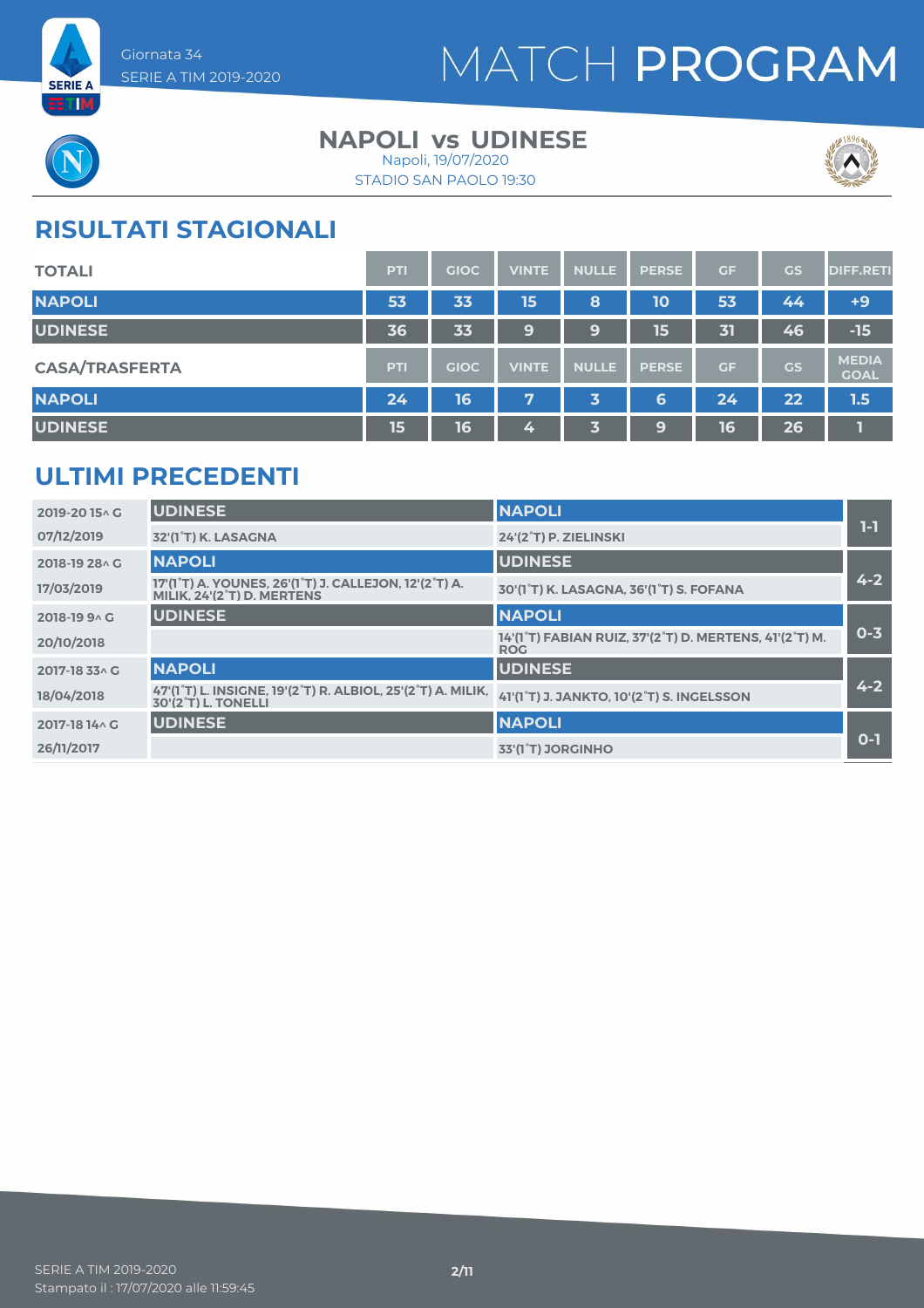

# MATCH PROGRAM



# **ROSA DELLE SQUADRE**

| <b>NAPOLI</b>                  | <b>PRES. A</b>         | <b>GOL A</b>   | <b>GOL 2019-20</b> | <b>PRES. 2019-20</b> | MIN. 2019-20 |  |
|--------------------------------|------------------------|----------------|--------------------|----------------------|--------------|--|
| <b>PORTIERI</b>                |                        |                |                    |                      |              |  |
| 1 ALEX MERET                   | 47                     | 54             | 29                 | 20                   | 1911         |  |
| <b>15 ANTONIO PIO DANIELE</b>  | $\mathbf 0$            | $\mathbf 0$    | $\mathbf{O}$       | $\mathbf{O}$         | $\mathbf 0$  |  |
| <b>16 HUBERT DAWID IDASIAK</b> | $\mathbf 0$            | $\mathbf 0$    | $\mathbf{O}$       | $\mathbf{O}$         | 0            |  |
| <b>25 DAVID OSPINA</b>         | 31                     | 35             | 15                 | 14                   | 1288         |  |
| <b>27 ORESTIS KARNEZIS</b>     | 117                    | 163            | $\mathbf 0$        | $\mathbf 0$          | $\mathbf 0$  |  |
| <b>DIFENSORI</b>               |                        |                |                    |                      |              |  |
| 2 KEVIN MALCUIT                | 27                     | $\mathbf 0$    | $\Omega$           | 3                    | 260          |  |
| <b>MARIO RUI</b><br>6          | 140                    | $\overline{3}$ | $\mathbf 0$        | 20                   | 1784         |  |
| <b>13 SEBASTIANO LUPERTO</b>   | 22                     | $\mathbf 0$    | $\mathbf 0$        | 9                    | 587          |  |
| <b>19 NIKOLA MAKSIMOVIC</b>    | 112                    | $\overline{2}$ | I.                 | 19                   | 1711         |  |
| 22 GIOVANNI DI LORENZO         | 67                     | 8              | 3                  | 30                   | 2907         |  |
| 23 ELSEID HYSAJ                | 187                    | $\mathbf 0$    | $\mathbf 0$        | 17                   | 1304         |  |
| <b>26 KALIDOU KOULIBALY</b>    | 178                    | 10             | $\mathbf 0$        | 20                   | 1782         |  |
| <b>31 FAOUZI GHOULAM</b>       | 133                    | $\overline{3}$ | $\Omega$           | $\overline{7}$       | 376          |  |
| <b>44 KOSTAS MANOLAS</b>       | 179                    | 9              | 4                  | 23                   | 2073         |  |
| <b>CENTROCAMPISTI</b>          |                        |                |                    |                      |              |  |
| <b>4 DIEGO DEMME</b>           | 11                     | J.             | I.                 | 11                   | 736          |  |
| 5 ALLAN                        | 258                    | 11             | $\mathbf{1}$       | 19                   | 1263         |  |
| <b>FABIAN RUIZ</b><br>8        | 56                     | $\overline{7}$ | $\overline{2}$     | 29                   | 2535         |  |
| <b>12 ELJIF ELMAS</b>          | 21                     | L.             | L.                 | 21                   | 1062         |  |
| <b>PIOTR ZIELINSKI</b><br>20   | 222                    | 22             | $\overline{2}$     | 32                   | 2808         |  |
| <b>34 AMIN YOUNES</b>          | 20                     | 4              | $\mathbb{I}$       | 8                    | 200          |  |
| <b>68 STANISLAV LOBOTKA</b>    | 10 <sup>°</sup>        | $\mathbf 0$    | $\mathbf 0$        | 10                   | 548          |  |
| <b>ATTACCANTI</b>              |                        |                |                    |                      |              |  |
| 7 JOSE' CALLEJON               | 250                    | 64             | 4                  | 28                   | 2058         |  |
| <b>9 FERNANDO LLORENTE</b>     | 83                     | 26             | 3                  | 17                   | 570          |  |
| <b>11 HIRVING LOZANO</b>       | 23                     | 4              | 4                  | 23                   | 991          |  |
| <b>14 DRIES MERTENS</b>        | 233                    | 93             | 9                  | 28                   | 1680         |  |
| 21 MATTEO POLITANO             | 153                    | 25             | $\mathbf 0$        | 21                   | 896          |  |
| <b>24 LORENZO INSIGNE</b>      | 265                    | 64             | 6                  | 32                   | 2527         |  |
| <b>LEANDRINHO</b><br>98        | $\mathbf 0$            | $\mathbf 0$    | $\mathbf 0$        | $\mathbf 0$          | 0            |  |
| 99 ARKADIUSZ MILIK             | 90                     | 37             | 10                 | 23                   | 1641         |  |
| <b>STAFF TECNICO</b>           |                        |                |                    |                      |              |  |
| <b>Allenatore</b>              | <b>GENNARO GATTUSO</b> |                |                    |                      |              |  |

**NAPOLI vs UDINESE** 

STADIO SAN PAOLO 19:30 Napoli, 19/07/2020

**Diffidato Squalificato**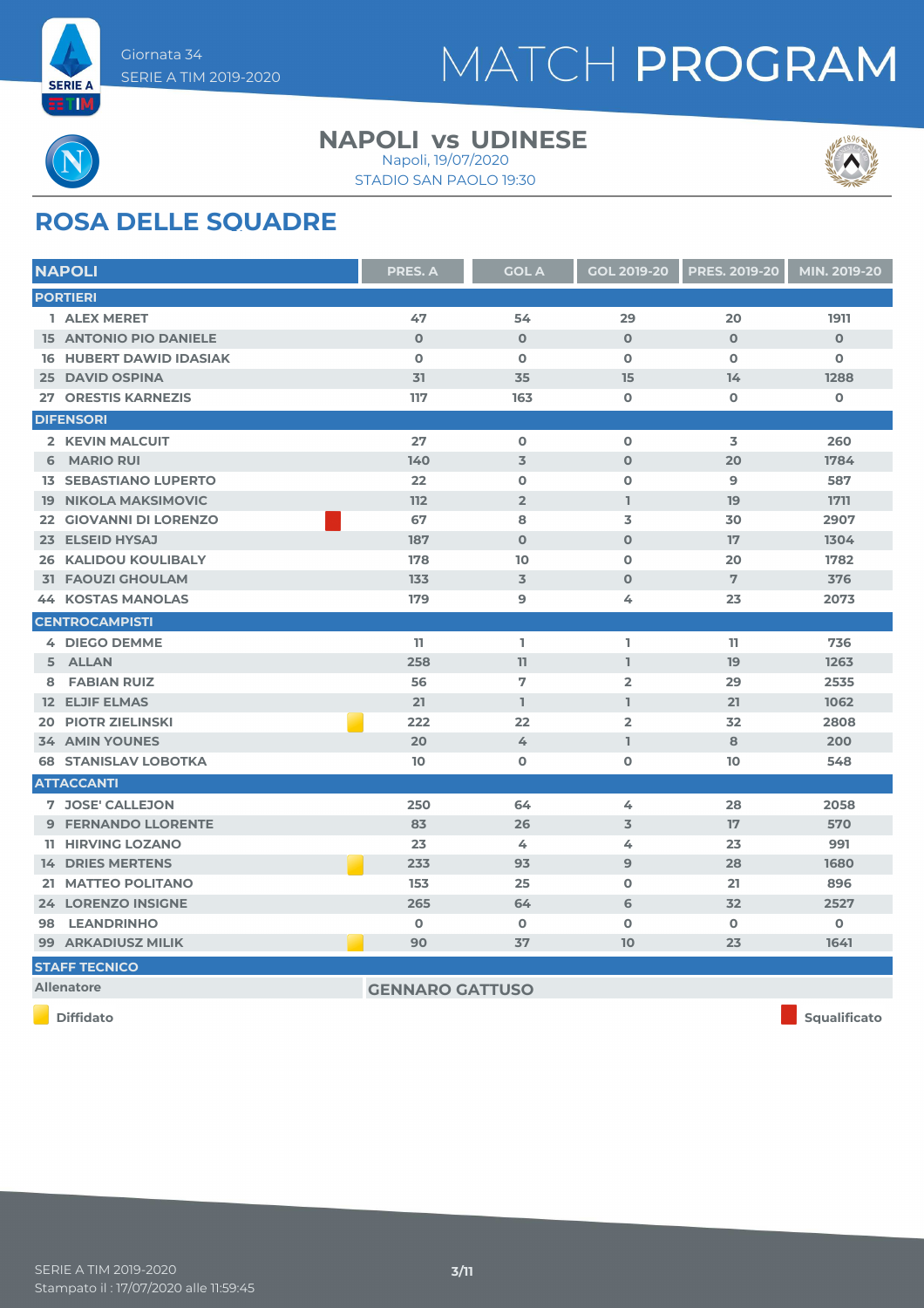

# MATCH PROGRAM

#### **NAPOLI vs UDINESE** Napoli, 19/07/2020

STADIO SAN PAOLO 19:30



| <b>UDINESE</b>                | <b>PRES. A</b>    | <b>GOL A</b>   | <b>GOL 2019-20</b> | <b>PRES. 2019-20</b> | MIN. 2019-20        |
|-------------------------------|-------------------|----------------|--------------------|----------------------|---------------------|
| <b>PORTIERI</b>               |                   |                |                    |                      |                     |
| <b>1 JUAN MUSSO</b>           | 62                | 86             | 46                 | 33                   | 3187                |
| 27 SAMUELE PERISAN            | $\mathbf{O}$      | $\mathbf 0$    | $\mathbf 0$        | $\mathbf{O}$         | $\mathbf{O}$        |
| <b>31 MANUEL GASPARINI</b>    | $\mathbf 0$       | $\mathbf 0$    | $\mathbf 0$        | $\mathbf 0$          | $\mathbf o$         |
| 88 NICOLAS                    | 37                | 76             | $\mathbf 0$        | $\mathbf{O}$         | $\mathbf 0$         |
| <b>DIFENSORI</b>              |                   |                |                    |                      |                     |
| 3 SAMIR                       | 93                | 5              | $\mathbf 0$        | 17                   | 1377                |
| <b>4 SEBASTIAN PRODL</b>      | $\Omega$          | $\Omega$       | $\Omega$           | $\Omega$             | $\Omega$            |
| <b>5 WILLIAM EKONG</b>        | 61                | $\mathbf 0$    | $\mathbf 0$        | 26                   | 2463                |
| <b>17 BRAM NUYTINCK</b>       | 77                | $\mathbb{I}$   | $\mathbf 0$        | 23                   | 2172                |
| <b>18 HIDDE TER AVEST</b>     | 28                | $\mathbf 0$    | $\mathbf 0$        | 15                   | 549                 |
| <b>19 JENS STRYGER LARSEN</b> | 95                | $\overline{3}$ | $\mathbf{I}$       | 29                   | 2662                |
| <b>50 RODRIGO BECAO</b>       | 25                | L.             | I.                 | 25                   | 1991                |
| <b>63 FRANCESCO MAZZOLO</b>   | $\mathbf{O}$      | $\mathbf 0$    | $\mathbf 0$        | $\mathbf{O}$         | $\mathbf 0$         |
| 77 MARVIN ZEEGELAAR           | 20                | $\mathbf 0$    | $\mathbf 0$        | 8                    | 311                 |
| <b>87 SEBASTIAN DE MAIO</b>   | 157               | $\overline{7}$ | $\mathbf 0$        | 17                   | 1325                |
| <b>CENTROCAMPISTI</b>         |                   |                |                    |                      |                     |
| <b>6 SEKO FOFANA</b>          | 108               | 12             | $\overline{2}$     | 28                   | 2099                |
| 8 MATO JAJALO                 | 121               | $\overline{2}$ | $\mathbf 0$        | 26                   | 1778                |
| <b>10 RODRIGO DE PAUL</b>     | 136               | 23             | 6                  | 29                   | 2530                |
| 11 WALACE                     | 16                | $\mathbf 0$    | $\mathbf 0$        | 16                   | 850                 |
| 12 KEN SEMA                   | 27                | $\overline{2}$ | $\overline{2}$     | 27                   | 2213                |
| <b>38 ROLANDO MANDRAGORA</b>  | 103               | 5              | $\mathbf 0$        | 26                   | 2189                |
| <b>60 JAN KUBALA</b>          | $\mathbf 0$       | $\mathbf 0$    | $\mathbf 0$        | $\mathbf 0$          | $\mathbf 0$         |
| <b>61 MARCO BALLARINI</b>     | L                 | $\mathbf 0$    | $\mathbf 0$        | I.                   | 3                   |
| <b>64 MARTIN PALUMBO</b>      | $\mathbf 0$       | $\mathbf 0$    | $\mathbf 0$        | $\mathbf 0$          | $\mathbf 0$         |
| <b>65 ENRICO OVISZACH</b>     | $\mathbf{O}$      | $\mathbf 0$    | $\overline{0}$     | $\mathbf{O}$         | $\mathbf 0$         |
| <b>ATTACCANTI</b>             |                   |                |                    |                      |                     |
| <b>7 STEFANO OKAKA</b>        | 150               | 28             | 6                  | 29                   | 2263                |
| <b>15 KEVIN LASAGNA</b>       | 133               | 33             | 10                 | 32                   | 2417                |
| <b>30 ILIJA NESTOROVSKI</b>   | 60                | 13             | $\overline{2}$     | 23                   | 1030                |
| <b>40 EMANUELE ROVINI</b>     | $\mathbf{O}$      | $\mathbf 0$    | $\mathbf 0$        | $\mathbf{O}$         | $\overline{0}$      |
| 91 LUKASZ TEODORCZYK          | 30                | ı.             | 0                  | 14                   | 273                 |
| <b>STAFF TECNICO</b>          |                   |                |                    |                      |                     |
| <b>Allenatore</b>             | <b>LUCA GOTTI</b> |                |                    |                      |                     |
| <b>Diffidato</b>              |                   |                |                    |                      | <b>Squalificato</b> |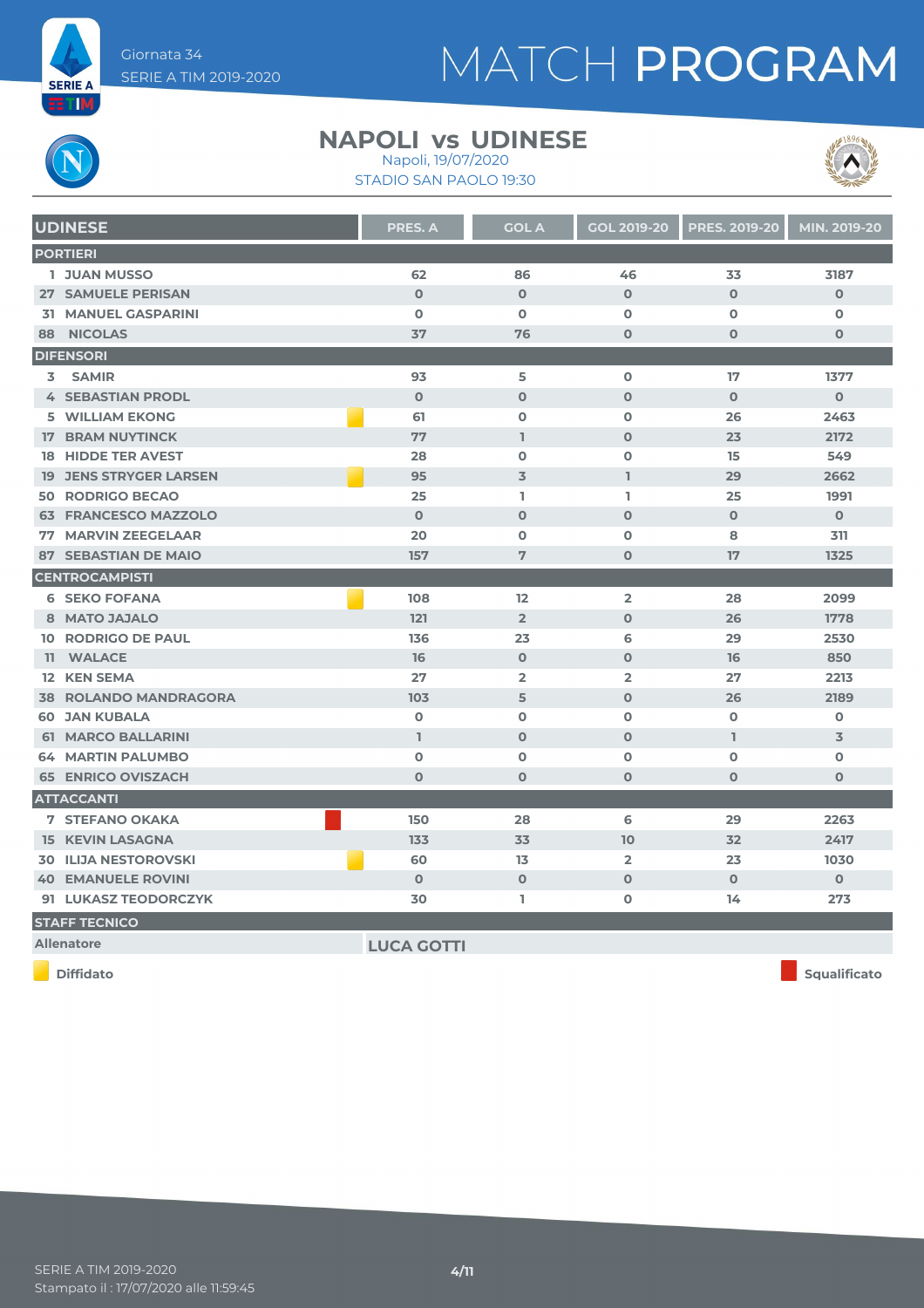

# MATCH PROGRAM



**ETM** 

**NAPOLI**

#### **NAPOLI vs UDINESE**

STADIO SAN PAOLO 19:30 Napoli, 19/07/2020



## **RENDIMENTO RECENTE**

| <b>NAPULI</b>       |                                             |                                           |         |
|---------------------|---------------------------------------------|-------------------------------------------|---------|
| <b>33^ GIORNATA</b> | <b>BOLOGNA</b>                              | <b>NAPOLI</b>                             |         |
| 15/07/2020          | 35'(2°T) M. BARROW                          | 7'(1°T) K. MANOLAS                        | 1-1     |
| <b>32^ GIORNATA</b> | <b>NAPOLI</b>                               | <b>MILAN</b>                              |         |
| 12/07/2020          | 34'(1°T) G. DI LORENZO, 15'(2°T) D. MERTENS | 20'(1°T) T. HERNANDEZ, 28'(2°T) F. KESSIE | $2 - 2$ |
| <b>31^ GIORNATA</b> | <b>GENOA</b>                                | <b>NAPOLI</b>                             |         |
| 08/07/2020          | 4'(2°T) E. GOLDANIGA                        | 46'(1°T) D. MERTENS, 21'(2°T) H. LOZANO   | $1-2$   |
| <b>30^ GIORNATA</b> | <b>NAPOLI</b>                               | <b>ROMA</b>                               |         |
| 05/07/2020          | 10'(2°T) J. CALLEJON, 37'(2°T) L. INSIGNE   | 15'(2°T) H. MKHITARYAN                    | $2 - 1$ |
| <b>29^ GIORNATA</b> | <b>ATALANTA</b>                             | <b>NAPOLI</b>                             |         |
| 02/07/2020          | 2'(2°T) M. PASALIC, 10'(2°T) R. GOSENS      |                                           | $2 - 0$ |
|                     |                                             |                                           |         |

#### **UDINESE**

| <b>33^ GIORNATA</b><br>15/07/2020 | <b>UDINESE</b>                          | LAZIO                                                                      | $O-O$   |
|-----------------------------------|-----------------------------------------|----------------------------------------------------------------------------|---------|
| <b>32^ GIORNATA</b>               | <b>UDINESE</b>                          | <b>SAMPDORIA</b>                                                           |         |
| 12/07/2020                        | 37'(1°T) K. LASAGNA                     | 46'(1°T) F. QUAGLIARELLA, 39'(2°T) F. BONAZZOLI,<br>49'(2°T) M. GABBIADINI | $1 - 3$ |
| <b>31^ GIORNATA</b>               | <b>SPAL</b>                             | <b>UDINESE</b>                                                             |         |
| 09/07/2020                        |                                         | 18'(1°T) R. DE PAUL, 35'(1°T) S. OKAKA, 36'(2°T) K.<br><b>LASAGNA</b>      | $0 - 3$ |
| <b>30^ GIORNATA</b>               | <b>UDINESE</b>                          | <b>GENOA</b>                                                               |         |
| 05/07/2020                        | 44'(1°T) S. FOFANA, 28'(2°T) K. LASAGNA | 36'(2°T) G. PANDEV, 51'(2°T) A. PINAMONTI                                  | $2 - 2$ |
| <b>29^ GIORNATA</b>               | <b>ROMA</b>                             | <b>UDINESE</b>                                                             |         |
| 02/07/2020                        |                                         | 12'(1°T) K. LASAGNA, 33'(2°T) I. NESTOROVSKI                               | $0 - 2$ |

| <b>CONFRONTO SQUADRE (Valori medi)</b> | <b>NAPOLI</b> | <b>UDINESE</b> |
|----------------------------------------|---------------|----------------|
| <b>Goal Fatti</b>                      | 1.61          | 0.94           |
| <b>Goal Subiti</b>                     | 1.33          | 1.39           |
| <b>Tiri totali</b>                     | 13.64         | 8.94           |
| <b>Tiri in porta</b>                   | 7.42          | 4.52           |
| <b>Assist</b>                          | 1.15          | 0.7            |
| Azioni di attacco                      | 54.97         | 44.3           |
| Passaggi riusciti                      | 536.61        | 348.12         |
| Passaggi riusciti %                    | 87%           | 81%            |
| <b>Falli Fatti</b>                     | 11.42         | 12.94          |
| <b>Falli Subiti</b>                    | 14.03         | 10.91          |
| <b>Baricentro</b>                      | 53.44m        | 48.52m         |
| <b>Passaggi Chiave</b>                 | 4.33          | 2.82           |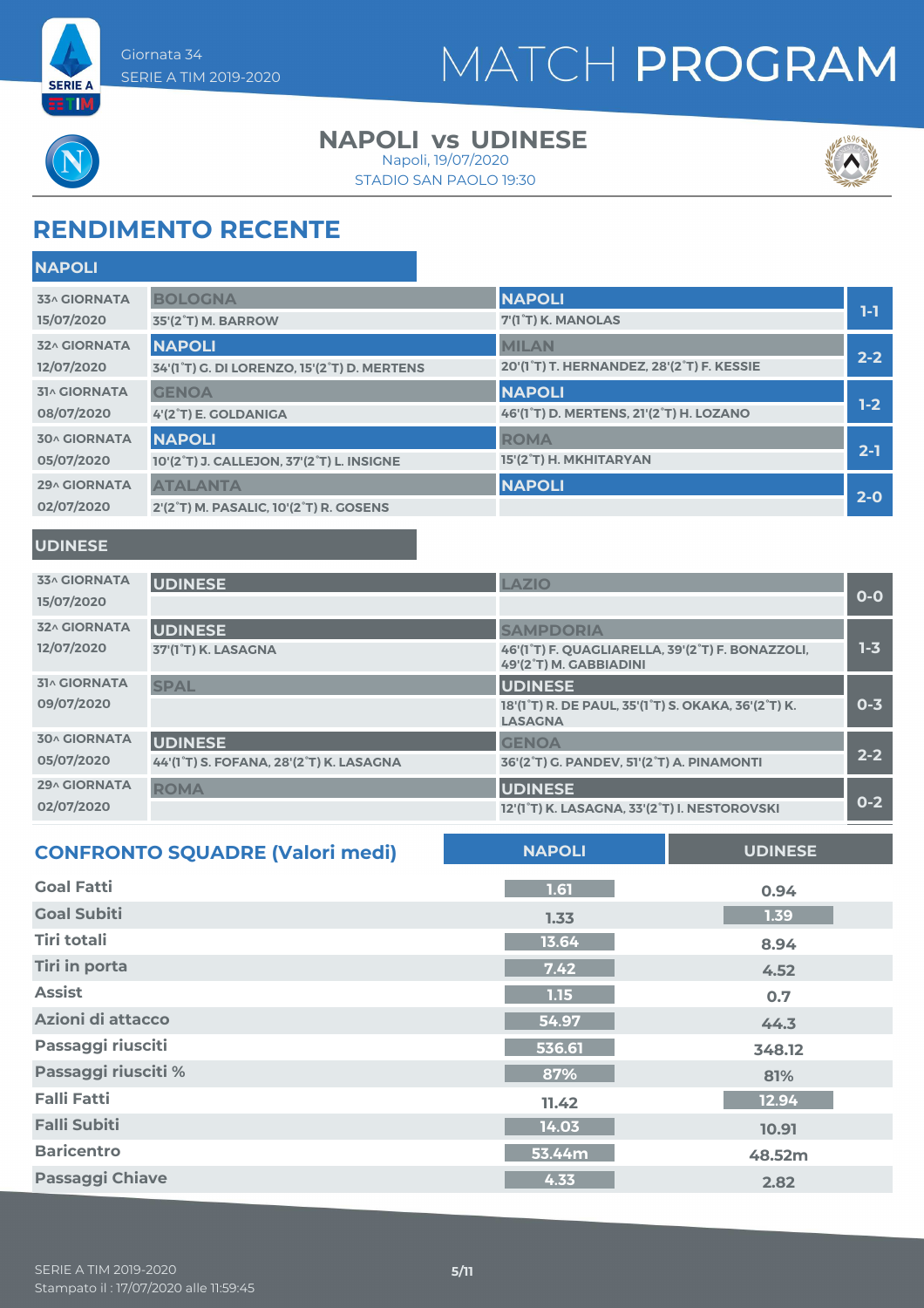**SERIE A** ETIM

# MATCH PROGRAM

#### **NAPOLI vs UDINESE** Napoli, 19/07/2020

STADIO SAN PAOLO 19:30



## **RENDIMENTO ATLETICO \***

| <b>NAPOLI</b>        | Pres. (Min.)      | Media (km) | Media<br>Sprint (Km) | <b>UDINESE</b>         | Pres. (Min.)      | Media (km) | Media<br>Sprint (Km) |
|----------------------|-------------------|------------|----------------------|------------------------|-------------------|------------|----------------------|
| 20 P. ZIELINSKI      | 32 (2808') 11.078 |            | 0.888                | 38 R. MANDRAGORA       | 26 (2189')        | 10.901     | 0.825                |
| <b>8 FABIAN RUIZ</b> | 29 (2535')        | 11.071     | 0.798                | 10 R. DE PAUL          | 29 (2530') 10.484 |            | 1.21                 |
| 22 G. DI LORENZO     | 30 (2907') 10.747 |            | 0.925                | 17 B. NUYTINCK         | 23 (2172')        | 10.451     | 0.532                |
| 19 N. MAKSIMOVIC     | 19 (1711')        | 10.288     | 0.617                | 19 J. STRYGER LARSEN   | 29 (2662')        | 10.356     | 0.963                |
| <b>6 MARIO RUI</b>   | 20 (1784')        | 10.141     | 0.941                | <b>6</b> S. FOFANA     | 28 (2099')        | 10.015     | 0.984                |
| 24 L. INSIGNE        | 32 (2527')        | 10.016     | 0.888                | 8 M. JAJALO            | 26 (1778')        | 9.838      | 0.611                |
| 4 D. DEMME           | 11 (736')         | 9.856      | 0.73                 | <b>50 R. BECAO</b>     | 25 (1991')        | 9.797      | 0.58                 |
| <b>23 E. HYSAJ</b>   | 17 (1304')        | 9.821      | 0.904                | 5 W. EKONG             | 26 (2463')        | 9.792      | 0.551                |
| 5 ALLAN              | 19 (1263')        | 9.557      | 0.728                | <b>87</b> S. DE MAIO   | 17 (1325')        | 9.508      | 0.498                |
| 44 K. MANOLAS        | 23 (2073')        | 9.37       | 0.55                 | <b>12 K. SEMA</b>      | 27 (2213')        | 9.47       | 0.796                |
| <b>99</b> A. MILIK   | 23 (1641')        | 9.287      | 0.808                | <b>3</b> SAMIR         | 17(1377)          | 9.407      | 0.749                |
| 26 K. KOULIBALY      | 20 (1782')        | 9.244      | 0.66                 | 15 K. LASAGNA          | 32 (2417')        | 9.388      | 0.962                |
| 2 K. MALCUIT         | 3(260')           | 9.136      | 0.707                | 7 S. OKAKA             | 29 (2263')        | 9.161      | 0.896                |
| 13 S. LUPERTO        | 9(587)            | 9.079      | 0.717                | <b>11 WALACE</b>       | 16 (850')         | 8.619      | 0.637                |
| 7 J. CALLEJON        | 28 (2058')        | 8.956      | 0.803                | 30 I. NESTOROVSKI      | 23 (1030')        | 7.159      | 0.517                |
| <b>68</b> S. LOBOTKA | 10(548)           | 8.868      | 0.425                | 18 H. TER AVEST        | 15 (549')         | 6.332      | 0.577                |
| 12 E. ELMAS          | 21 (1062')        | 8.638      | 0.738                | 77 M. ZEEGELAAR        | 8(311')           | 6.11       | 0.498                |
| 21 M. POLITANO       | 10 (596')         | 8.418      | 0.877                | 91 L. TEODORCZYK       | 14(273)           | 4.507      | 0.45                 |
| 14 D. MERTENS        | 28 (1680')        | 7.802      | 0.847                | <b>61</b> M. BALLARINI | 1(3')             | 0.533      | 0.117                |
| 31 F. GHOULAM        | 7(376)            | 7.254      | 0.648                |                        |                   |            |                      |
| <b>11</b> H. LOZANO  | 23 (991')         | 6.334      | 0.683                |                        |                   |            |                      |
| <b>9</b> F. LLORENTE | 17 (570')         | 6.15       | 0.446                |                        |                   |            |                      |
| 34 A. YOUNES         | 8 (200')          | 4.107      | 0.298                |                        |                   |            |                      |

**\* Le informazioni riportate sul Rendimento Atletico sono da intendersi riferite al periodo di permanenza nella squadra corrente.**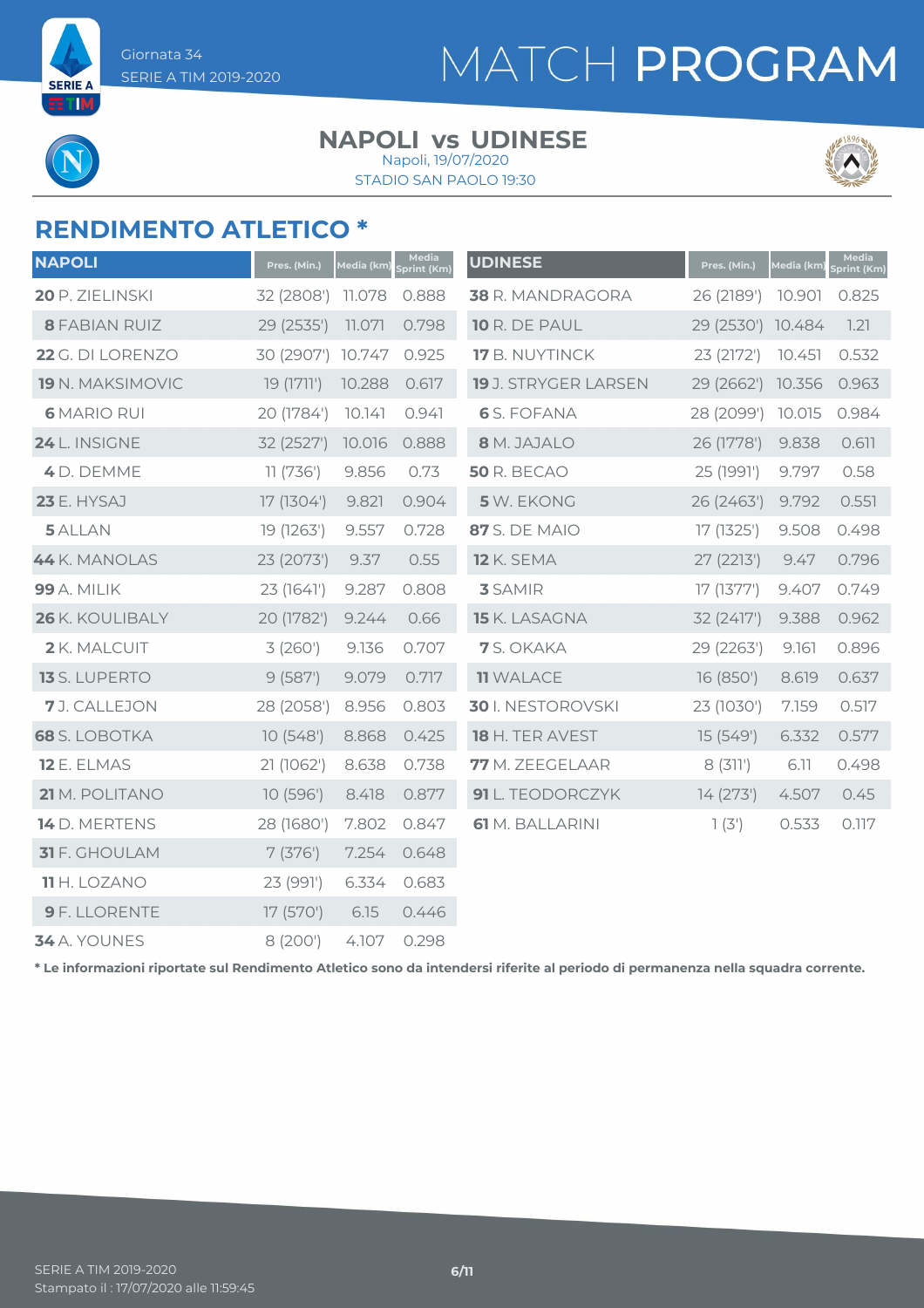# MATCH PROGRAM



**SERIE A ETIM** 

#### **NAPOLI vs UDINESE** Napoli, 19/07/2020

STADIO SAN PAOLO 19:30



### **GLI INCONTRI DELLA 34 ^ GIORNATA**

| <b>HELLAS VERONA</b> | <b>ATALANTA</b>  | 18/07/2020 17:15 |
|----------------------|------------------|------------------|
| <b>CAGLIARI</b>      | <b>SASSUOLO</b>  | 18/07/2020 19:30 |
| <b>MILAN</b>         | <b>BOLOGNA</b>   | 18/07/2020 21:45 |
| <b>PARMA</b>         | <b>SAMPDORIA</b> | 19/07/2020 17:15 |
| <b>BRESCIA</b>       | <b>SPAL</b>      | 19/07/2020 19:30 |
| <b>FIORENTINA</b>    | <b>TORINO</b>    | 19/07/2020 19:30 |
| <b>GENOA</b>         | <b>LECCE</b>     | 19/07/2020 19:30 |
| <b>NAPOLI</b>        | <b>UDINESE</b>   | 19/07/2020 19:30 |
| <b>ROMA</b>          | <b>INTER</b>     | 19/07/2020 21:45 |
| <b>JUVENTUS</b>      | <b>LAZIO</b>     | 20/07/2020 21:45 |

### **CLASSIFICA SERIE A**

|                      | PTI | <b>GIOC</b> | <b>VINTE</b>   | <b>NULLE</b>   | <b>PERSE</b>  | <b>GF</b> | <b>GS</b> | <b>DIFF.RETI</b> |
|----------------------|-----|-------------|----------------|----------------|---------------|-----------|-----------|------------------|
| <b>JUVENTUS</b>      | 77  | 33          | 24             | 5              | $\frac{1}{2}$ | 70        | 35        | $+35$            |
| <b>INTER</b>         | 71  | 33          | 21             | 8              | 4             | 72        | 34        | $+38$            |
| <b>ATALANTA</b>      | 70  | 33          | 21             | $\overline{7}$ | 5             | 93        | 43        | $+50$            |
| <b>LAZIO</b>         | 69  | 33          | 21             | $6\phantom{1}$ | 6             | 68        | 35        | $+33$            |
| <b>ROMA</b>          | 57  | 33          | 17             | 6              | 10            | 61        | 44        | $+17$            |
| <b>NAPOLI</b>        | 53  | 33          | 15             | 8              | 10            | 53        | 44        | $+9$             |
| <b>MILAN</b>         | 53  | 33          | 15             | 8              | 10            | 48        | 42        | $+6$             |
| <b>SASSUOLO</b>      | 47  | 33          | 13             | 8              | 12            | 62        | 57        | $+5$             |
| <b>HELLAS VERONA</b> | 44  | 33          | 11             | 11             | 11            | 41        | 41        | $\mathbf 0$      |
| <b>BOLOGNA</b>       | 43  | 33          | 11             | 10             | 12            | 47        | 52        | $-5$             |
| <b>CAGLIARI</b>      | 41  | 33          | 10             | 11             | 12            | 48        | 49        | $-1$             |
| <b>PARMA</b>         | 40  | 33          | 11             | $\overline{7}$ | 15            | 45        | 47        | $-2$             |
| <b>FIORENTINA</b>    | 39  | 33          | $\overline{9}$ | 12             | 12            | 41        | 45        | $-4$             |
| <b>SAMPDORIA</b>     | 38  | 33          | 11             | 5              | 17            | 42        | 54        | $-12$            |
| <b>TORINO</b>        | 37  | 33          | 11             | 4              | 18            | 41        | 60        | $-19$            |
| <b>UDINESE</b>       | 36  | 33          | 9              | 9              | 15            | 31        | 46        | $-15$            |
| <b>GENOA</b>         | 30  | 33          | 7              | 9              | 17            | 40        | 63        | $-23$            |
| <b>LECCE</b>         | 29  | 33          | 7              | 8              | 18            | 41        | 74        | $-33$            |
| <b>BRESCIA</b>       | 21  | 33          | 5              | 6              | 22            | 30        | 70        | $-40$            |
| <b>SPAL</b>          | 19  | 33          | 5              | 4              | 24            | 23        | 62        | $-39$            |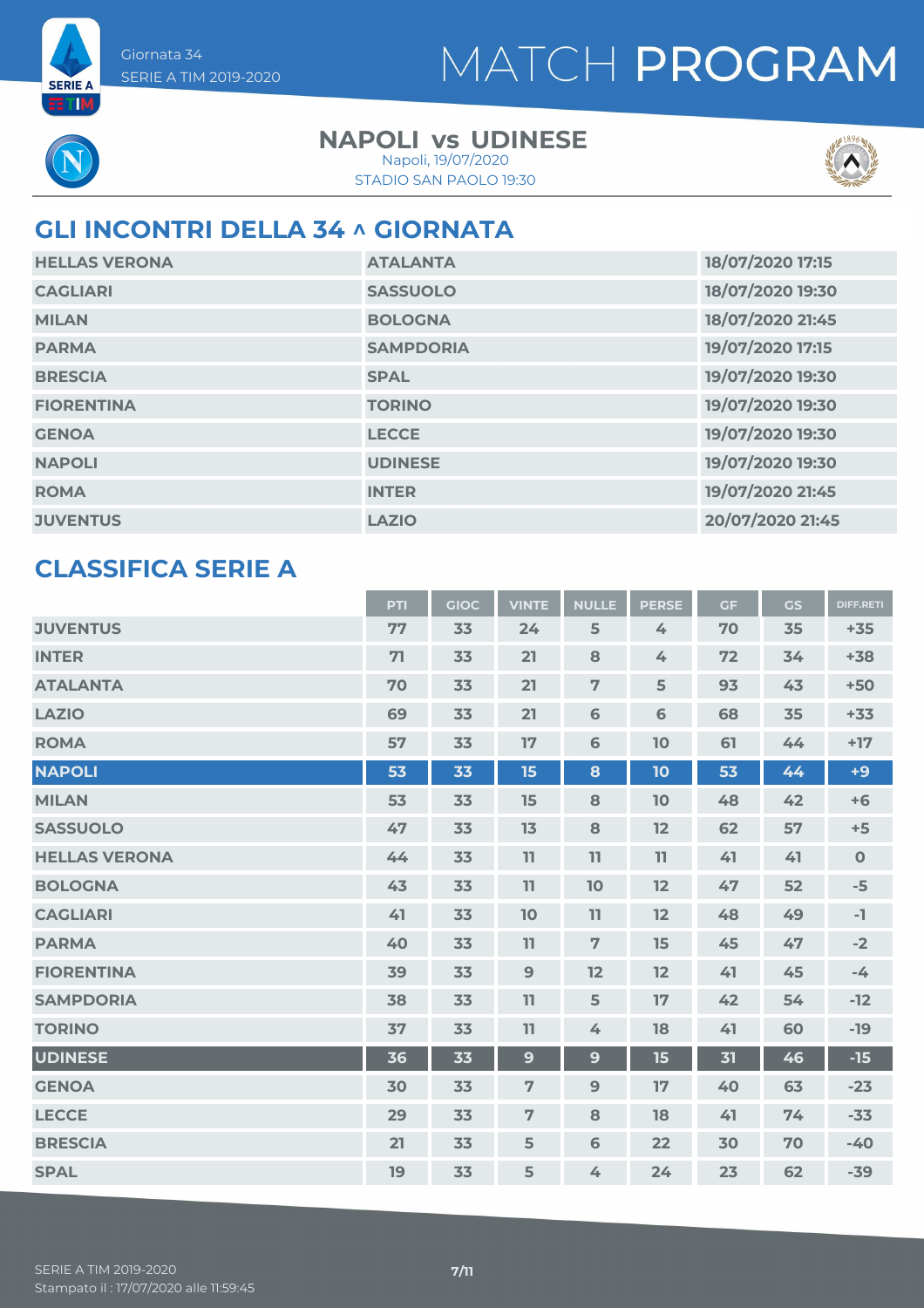# MATCH PROGRAM

**SERIE A ETM** 

#### **NAPOLI vs UDINESE** Napoli, 19/07/2020

STADIO SAN PAOLO 19:30



# **CLASSIFICA GIOCATORI**

| <b>RANKING MARCATORI</b> | <b>Gol(Rigore)</b> |
|--------------------------|--------------------|
| <b>1 C. IMMOBILE</b>     | LAZ 29 (11)        |
| 2 C. RONALDO             | <b>JUV 28 (11)</b> |
| <b>3 R. LUKAKU</b>       | <b>INT</b> 20(5)   |
| 4 L. MURIEL              | ATA 17 (6)         |
| 4 F. CAPUTO              | <b>SAS</b> 17 (1)  |
| 4 JOAO PEDRO             | CAG 17 (4)         |
| 7 D. ZAPATA              | <b>ATA</b> 16 (1)  |
| 7 A. BELOTTI             | <b>TOR 16 (7)</b>  |
| 9 J. ILICIC              | <b>ATA 15 (0)</b>  |
| 9 E. DZEKO               | <b>ROM 15 (0)</b>  |

### **CLASSIFICA SQUADRE**

|    | <b>RANKING SQUADRE</b> | <b>Gol - Media Gol</b> |      |
|----|------------------------|------------------------|------|
|    | <b>ATALANTA</b>        | 93                     | 2.82 |
| 2  | <b>INTER</b>           | 72                     | 2.18 |
| 3  | <b>JUVENTUS</b>        | 70                     | 2.12 |
| 4  | <b>LAZIO</b>           | 68                     | 2.06 |
| 5  | <b>SASSUOLO</b>        | 62                     | 1.88 |
| 6  | <b>ROMA</b>            | 51                     | 1.85 |
| 7  | <b>NAPOLI</b>          | 53                     | 1.61 |
| 8  | <b>CAGLIARI</b>        | 48                     | 1.45 |
| 8  | <b>MILAN</b>           | 48                     | 1.45 |
| 10 | <b>BOLOGNA</b>         | 47                     | 1.42 |
| m  | <b>PARMA</b>           | 45                     | 1.36 |
| 12 | <b>SAMPDORIA</b>       | 42                     | 1.27 |
| 13 | <b>FIORENTINA</b>      | 41                     | 1.24 |
| 13 | <b>HELLAS VERONA</b>   | 41                     | 1.24 |
| 13 | <b>LECCE</b>           | 41                     | 1.24 |
| 13 | <b>TORINO</b>          | 41                     | 1.24 |
| 17 | <b>GENOA</b>           | 40                     | 1.21 |
| 18 | <b>UDINESE</b>         | 丙                      | 0.94 |
| 19 | <b>BRESCIA</b>         | 30                     | 0.91 |
|    | 20 SPAL                | 23                     | 0.7  |

|                         | <b>RANKING SQUADRE</b> | Tot Tiri - In Porta - Fuori |
|-------------------------|------------------------|-----------------------------|
|                         | <b>ATALANTA</b>        | 476 287 189                 |
| $\overline{\mathbf{2}}$ | <b>NAPOLI</b>          | 450 245 205                 |
| $\overline{\mathbf{3}}$ | <b>ROMA</b>            | 410 230 180                 |
| 4                       | <b>JUVENTUS</b>        | 404 232 172                 |
| 5                       | <b>INTER</b>           | 403 247<br>156              |
| 6                       | <b>LAZIO</b>           | 171<br>395 224              |
| 7                       | <b>MILAN</b>           | 373 198<br><b>175</b>       |
| 8                       | <b>BOLOGNA</b>         | 356 189 167                 |
| 9                       | <b>FIORENTINA</b>      | 338 185 153                 |
| 10                      | <b>SASSUOLO</b>        | 332 200<br>132              |
| $\mathbf{1}$            | <b>SAMPDORIA</b>       | 325 175<br><b>150</b>       |
|                         | <b>CAGLIARI</b>        | 306 157 149                 |
| 13                      | <b>LECCE</b>           | 305 160 145                 |
| 14                      | <b>PARMA</b>           | 304 151 153                 |
| 15                      | <b>UDINESE</b>         | 295 149 146                 |
| 16                      | <b>HELLAS VERONA</b>   | <b>112</b><br>282 170       |
|                         | <b>GENOA</b>           | 119<br>280 161              |
| 17                      | <b>SPAL</b>            | 161<br>280 119              |
| 19 <sub>1</sub>         | <b>TORINO</b>          | 118<br>266 148              |
|                         | 20 BRESCIA             | 245 137 108                 |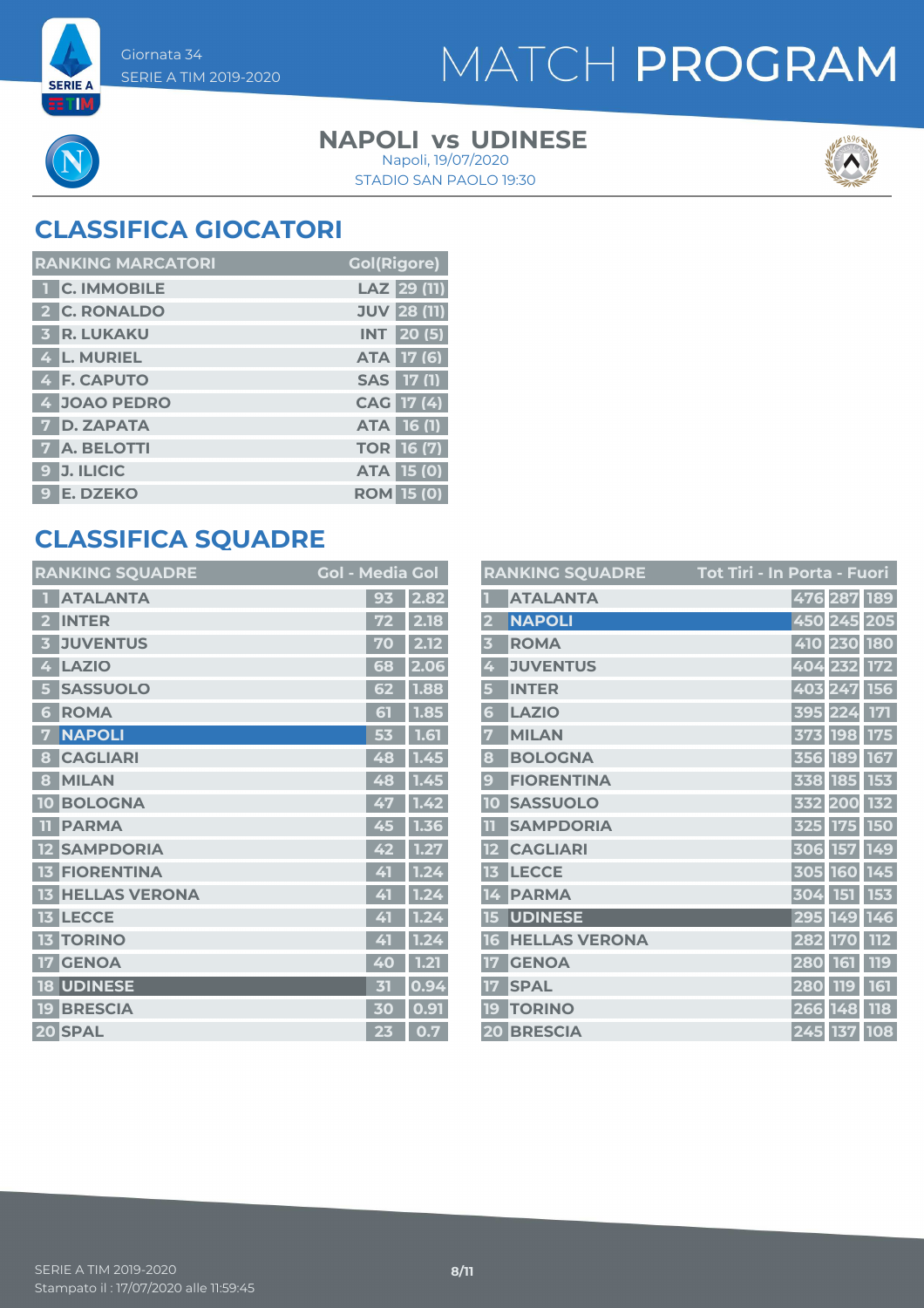**SERIE A** ET M

# MATCH PROGRAM

### **NAPOLI vs UDINESE**





| <b>RANKING SQUADRE</b>          | <b>Assist</b> |
|---------------------------------|---------------|
| <b>ATALANTA</b>                 | 60            |
| <b>INTER</b>                    | 46            |
| <b>JUVENTUS</b><br>3            | 43            |
| <b>SASSUOLO</b><br>4            | 42            |
| <b>LAZIO</b><br>5               | 39            |
| <b>NAPOLI</b><br>6              | 38            |
| <b>ROMA</b>                     | 35            |
| <b>PARMA</b><br>8               | 32            |
| <b>CAGLIARI</b><br>$\mathbf{C}$ | 27            |
| <b>BOLOGNA</b><br>Ο             | 26            |
| <b>HELLAS VERONA</b>            |               |
| <b>LECCE</b><br>Πī              | 23            |
| <b>MILAN</b><br>11              | 23            |
| <b>UDINESE</b><br>11            | 23            |
| <b>15 FIORENTINA</b>            | 22            |
| <b>16 GENOA</b>                 | 21            |
| <b>16 TORINO</b>                | 21            |
| <b>18 SAMPDORIA</b>             | 20            |
| <b>19 BRESCIA</b>               | 19            |
| 20 SPAL                         | 13            |

| <b>RANKING SQUADRE</b>            | Passaggi Chiave* |      |
|-----------------------------------|------------------|------|
| <b>NAPOLI</b><br>п                |                  | 4.33 |
| <b>JUVENTUS</b><br>$\overline{2}$ |                  | 4.3  |
| <b>INTER</b><br>3                 |                  | 4.12 |
| <b>LAZIO</b><br>4                 |                  | 4.09 |
| <b>ATALANTA</b><br>5              |                  | 4.03 |
| <b>ROMA</b><br>6                  |                  | 3.85 |
| <b>MILAN</b><br>7                 |                  | 3.45 |
| <b>FIORENTINA</b><br>8            |                  | 3.33 |
| <b>SASSUOLO</b><br>9              |                  | 3.15 |
| <b>BOLOGNA</b><br><b>10</b>       |                  | 3.12 |
| <b>TI CAGLIARI</b>                |                  | 3.03 |
| <b>12 HELLAS VERONA</b>           |                  | 2.88 |
| <b>13 SAMPDORIA</b>               |                  | 2.82 |
| <b>13 UDINESE</b>                 |                  | 2.82 |
| <b>15 PARMA</b>                   |                  | 2.55 |
| <b>16 TORINO</b>                  |                  | 2.52 |
| <b>17 GENOA</b>                   |                  | 2.48 |
| <b>18 LECCE</b>                   |                  | 2.39 |
| <b>19 BRESCIA</b>                 |                  | 2.24 |
| 20 SPAL                           |                  | 1.91 |
| * Valori medi per partita.        |                  |      |

| <b>RANKING SQUADRE</b>              | Passaggi riusciti - % * |                |
|-------------------------------------|-------------------------|----------------|
| <b>NAPOLI</b><br>П                  | 536.61                  | 87             |
| <b>JUVENTUS</b><br>$\mathbf{2}$     | 511.39                  | 87             |
| <b>ATALANTA</b><br>$\mathbf{z}$     | 473.18                  | 84             |
| <b>SASSUOLO</b><br>4                | 470.03                  | 86             |
| <b>INTER</b><br>5                   | 445.58                  | 84             |
| <b>MILAN</b><br>6                   | 440.85                  | 84             |
| <b>ROMA</b><br>7                    | 411.39                  | 84             |
| <b>LAZIO</b><br>8                   | 408.55                  | 84             |
| <b>BOLOGNA</b><br>9                 | 372.73                  | 80             |
| <b>10 GENOA</b>                     | 371.91                  | 81             |
| <b>FIORENTINA</b><br>m              | 350.39                  | 81             |
| <b>12 CAGLIARI</b>                  | 348.24                  | 80             |
| <b>13 UDINESE</b>                   | 348.12                  | 81             |
| <b>14 HELLAS VERONA</b>             | 337.24                  | 77             |
| <b>15 SPAL</b>                      | 335.64                  | 80             |
| <b>16 LECCE</b>                     | 331.27                  | 80             |
| <b>17 TORINO</b>                    | 315.91                  | 78             |
| <b>18 PARMA</b>                     | 301.3                   | 79             |
| <b>19 SAMPDORIA</b>                 | 298.3                   | 76             |
| <b>20 BRESCIA</b>                   | 265.36                  | 75             |
| * Valori medi per partita.          |                         |                |
| <b>RANKING SQUADRE</b>              |                         | Recuperi*      |
| <b>HELLAS VERONA</b><br>П           |                         | 85.88          |
| <b>PARMA</b><br>2 <sup>1</sup>      |                         | 81.79          |
| <b>TORINO</b><br>3 <sup>1</sup>     |                         | 79.79          |
| <b>UDINESE</b><br>4                 |                         | 78.55          |
| <b>SAMPDORIA</b><br>5 <sup>1</sup>  |                         | 76.09          |
| <b>ATALANTA</b><br>6                |                         | 75.39          |
| 7 <sup>1</sup><br><b>GENOA</b>      |                         | 75.3           |
| <b>8 BRESCIA</b>                    |                         | 74.7           |
| 9 FIORENTINA                        |                         | 73.94          |
| <b>10 BOLOGNA</b><br><b>11 SPAL</b> |                         | 72.27<br>72.21 |
| <b>12 INTER</b>                     |                         | 71.82          |
| <b>13 CAGLIARI</b>                  |                         | 71.42          |
| 14 ROMA                             |                         | 71.21          |
| <b>15 LAZIO</b>                     |                         | 68.12          |
| <b>16 MILAN</b>                     |                         | 67.18          |
| <b>17 JUVENTUS</b>                  |                         |                |
| <b>18 LECCE</b>                     |                         | 66.67          |
| <b>19 SASSUOLO</b>                  |                         | 63.27<br>59.36 |
| <b>20 NAPOLI</b>                    |                         | 58.94          |
|                                     |                         |                |

\* Valori medi per partita.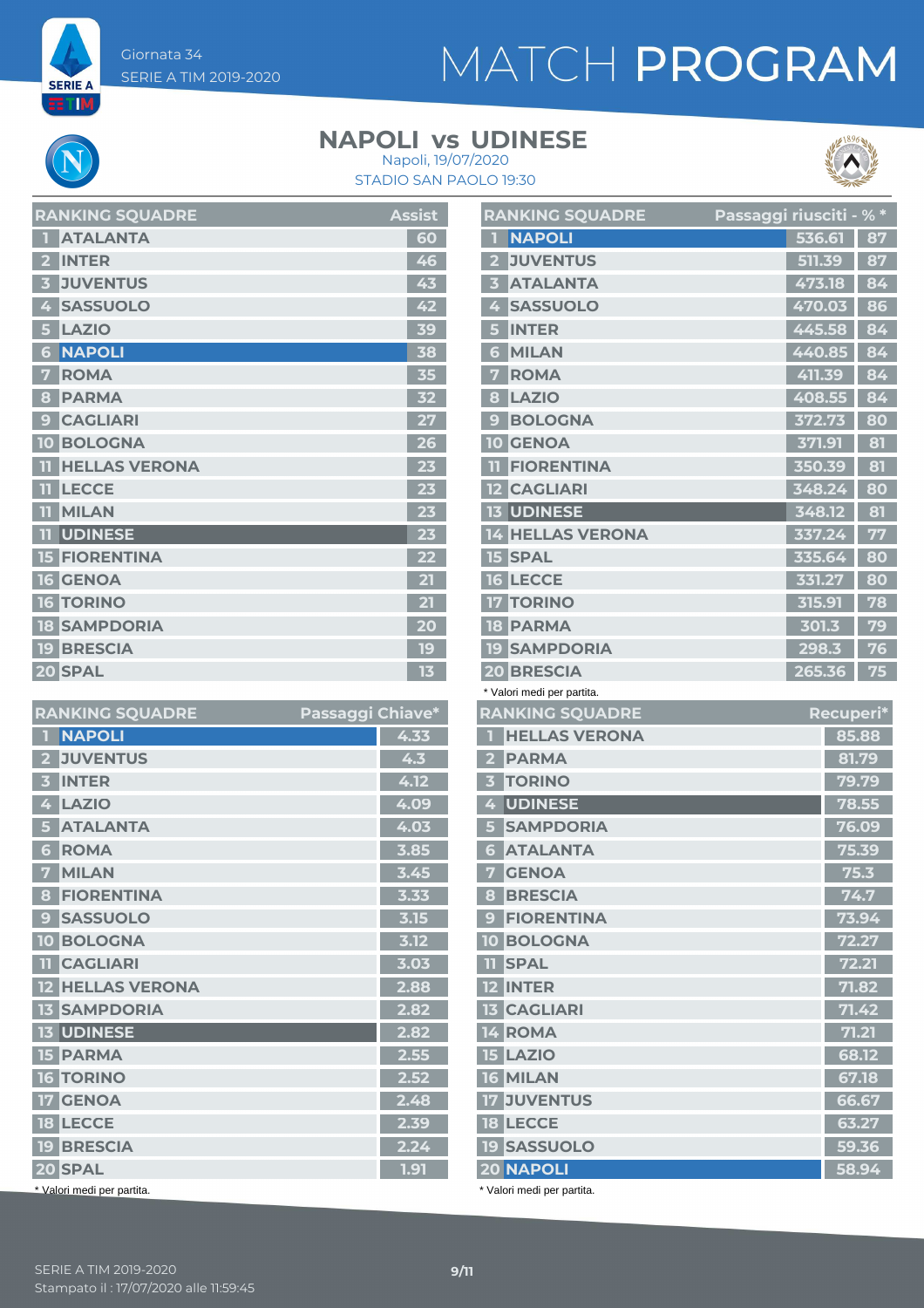# MATCH PROGRAM

### **NAPOLI vs UDINESE**



**SERIE A** 

STADIO SAN PAOLO 19:30 Napoli, 19/07/2020



| <b>RANKING SQUADRE</b>          | Tot. Parate - M <u>edia</u> |            | <b>RAN</b>          |
|---------------------------------|-----------------------------|------------|---------------------|
| <b>LECCE</b>                    |                             | 154 4.67   | I                   |
| <b>SPAL</b>                     |                             | 147 4.45   | 2 <sup>1</sup><br>I |
| <b>BRESCIA</b>                  |                             | 147 4.45   | Ι<br>3 <sup>7</sup> |
| <b>PARMA</b><br>4               | 146                         | 14.42      | 4<br>I              |
| <b>TORINO</b>                   |                             | $143$ 4.33 | $\overline{5}$<br>E |
| <b>GENOA</b><br>6               | 134                         | 4.06       | I<br>6              |
| <b>UDINESE</b><br>7             |                             | 133 4.03   | 7<br>Ι              |
| <b>CAGLIARI</b><br>8            | 129                         | 3.91       | 8<br>Ŀ              |
| <b>SASSUOLO</b><br>$\mathbf{9}$ | 124                         | 3.76       | D<br>9              |
| <b>HELLAS VERONA</b><br>10      | 117                         | 3.55       | 10 <sub>l</sub>     |
| <b>FIORENTINA</b><br>11         | 114                         | 3.45       | $\mathbf n$ !       |
| <b>12 JUVENTUS</b>              | 114                         | 3.45       | $12$ $\Box$         |
| <b>13 LAZIO</b>                 | 113                         | 3.42       | 13 <sup>5</sup>     |
| 14 BOLOGNA                      | ווו                         | 3.36       | 14                  |
| <b>ROMA</b><br>15               | THT                         | 3.36       | 15 <sub>5</sub>     |
| <b>16 SAMPDORIA</b>             | 108                         | 3.27       | 16 <sub>l</sub>     |
| 17 MILAN                        | 107                         | 3.24       | 17 <sup>°</sup>     |
| <b>18 NAPOLI</b>                | 93                          | 2.82       | <b>18</b>           |
| <b>ATALANTA</b><br>19           | 87                          | 2.64       | <b>19 K</b>         |
| 20 INTER                        | 78                          | 2.36       | 20 <b>1</b>         |
|                                 |                             |            |                     |

|                         | RANKING SQUADRE      | Media Km |
|-------------------------|----------------------|----------|
| п                       | <b>INTER</b>         | 111.88   |
| $\overline{2}$          | <b>HELLAS VERONA</b> | 109.791  |
| $\overline{\mathbf{3}}$ | <b>LAZIO</b>         | 109.332  |
| 4                       | <b>ROMA</b>          | 109.055  |
| 5                       | <b>JUVENTUS</b>      | 109.024  |
| 6                       | <b>PARMA</b>         | 108.889  |
| 7                       | <b>LECCE</b>         | 108.757  |
| 8                       | <b>BOLOGNA</b>       | 108.61   |
| 9                       | <b>NAPOLI</b>        | 108.537  |
|                         | <b>10 ATALANTA</b>   | 108.381  |
| 11                      | <b>SAMPDORIA</b>     | 108.203  |
|                         | <b>12 FIORENTINA</b> | 107.669  |
|                         | <b>13 SPAL</b>       | 107.662  |
|                         | 14 MILAN             | 107.625  |
|                         | <b>15 SASSUOLO</b>   | 107.532  |
|                         | <b>16 UDINESE</b>    | 107.416  |
|                         | <b>17 BRESCIA</b>    | 107.236  |
|                         | <b>18 GENOA</b>      | 106.586  |
|                         | <b>19 CAGLIARI</b>   | 105.645  |
|                         | <b>20 TORINO</b>     | 104.196  |